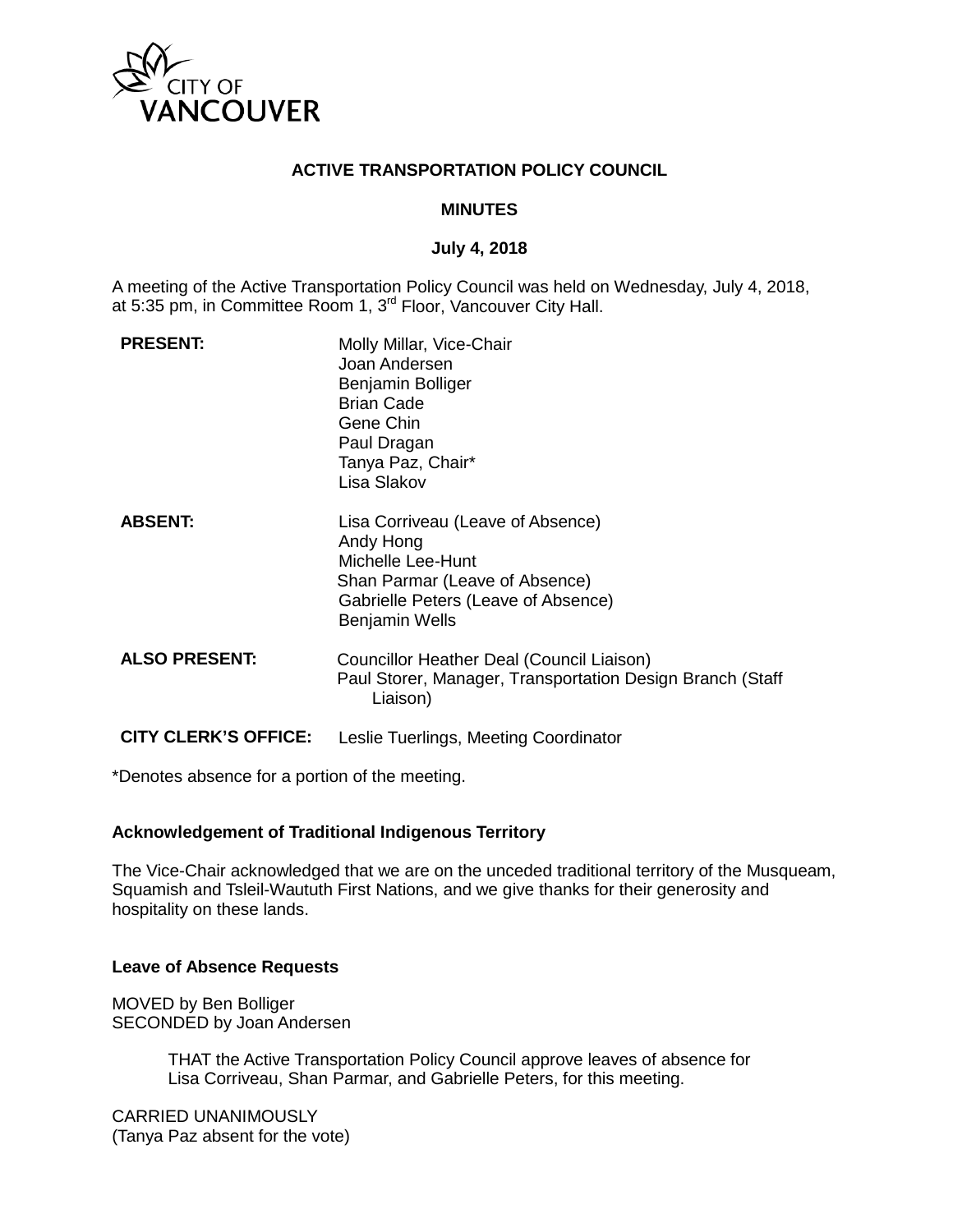## **Approval of Minutes**

MOVED by Paul Dragan SECONDED by Lisa Slakov

> THAT the Active Transportation Policy Council approve the minutes of the regular meeting held on April 4, 2018.

CARRIED UNANIMOUSLY (Tanya Paz absent for the vote)

\* \* \* \* \*

*The Committee agreed to vary the order of the agenda to consider items 2 and 3 prior to item 1. For ease of reference, the minutes are recorded in numerical order.*

\* \* \* \* \*

## **1. Automated, Connected, Electric and Shared Vehicles**

Joanna Clark, Planner, Transportation Planning, provided a presentation on the potential risks and benefits related to future mobility trends, and responded to questions.

## **2. Crossing Cambie as a Pedestrian**

Paul Storer, Staff Liaison, noted that an investigation is underway and will provide an update at a later date.

## **3. Member and Subcommittee Updates**

#### *a) Vice-Chair and other Members*

Tanya Paz noted that the 10<sup>th</sup> Avenue Health Precinct Committee will likely be meeting in July. She also noted that there is a lot of community interest in the Active Transportation Policy Council and hopes the Committee will be re-established in the new Council term.

- *b) Policies Subcommittee*
	- i. Update on Outdoor Lighting Strategy

The Vice-Chair provided an update on the Outdoor Lighting Strategy and noted that staff will be bringing forward a report to Council in the fall.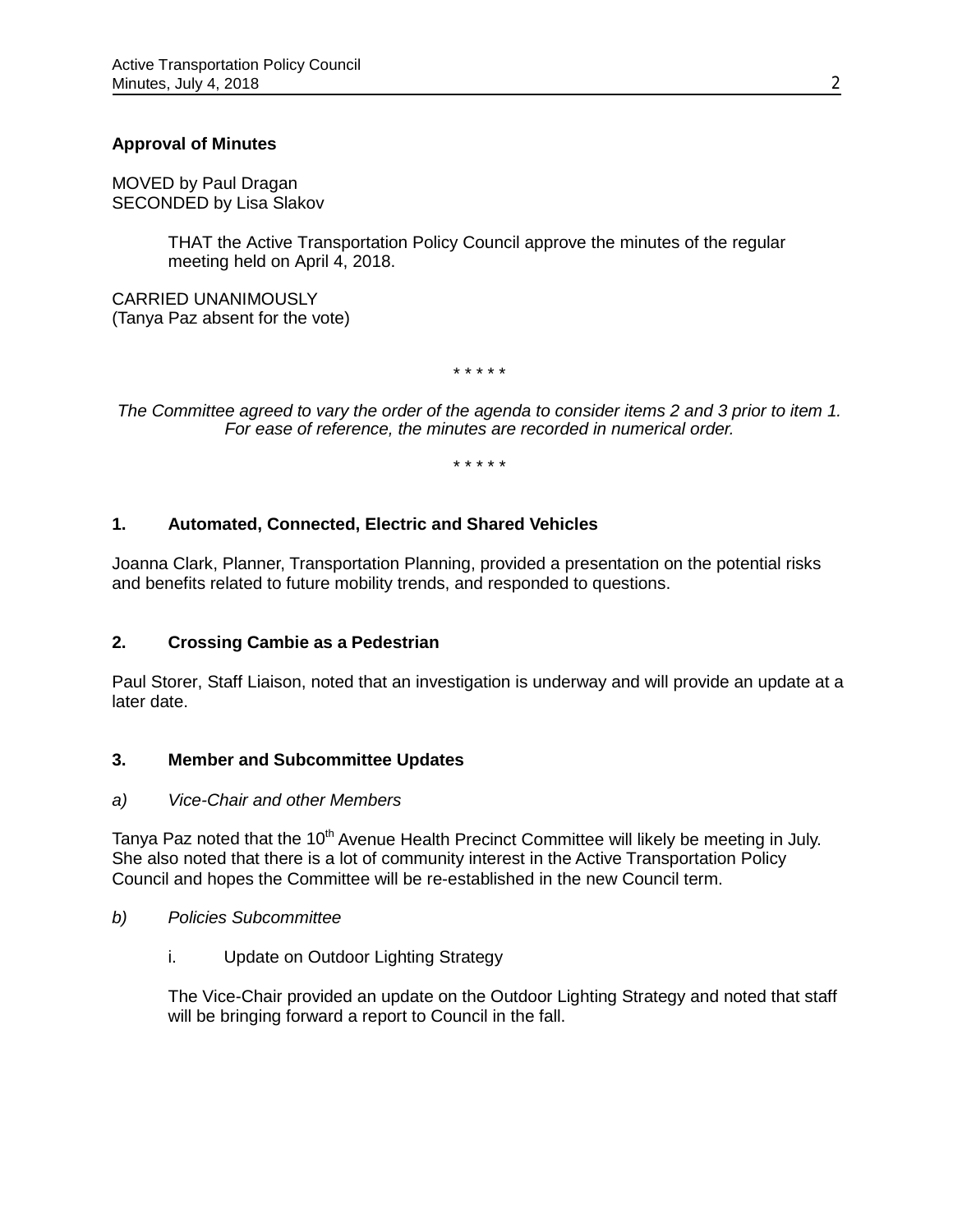ii. Bike Parking Retrofit Program for Existing Residential Developments Motion

Molly Millar introduced the motion.

MOVED by Joan Andersen SECONDED by Lisa Slakov

#### **WHEREAS**

- 1. The City of Vancouver stated in its Transportation 2040 Plan that one of its Directions is to "make cycling safe, convenient, comfortable, and fun for people of all ages and abilities", and that one of the policies and actions identified to achieve that direction is to "develop a retrofit program to make it easier to add bicycle parking and other end-of-trip facilities to existing buildings." (Section C 2.1.2.).
- 2. A memorandum to Mayor and Council from Engineering Services, dated November 30, 2016, recommended the following four policies and actions to advance the Transportation 2040 Plan direction:
	- i. Create a set of design guidelines and example layouts based on best practices for building owners and consultants.
	- ii. Simplify the permitting process for requests for retrofit bicycle parking.
	- iii. Support requests from building owners and empower users through the creation of tools, forms, and templates for their use.
	- iv. Generate interest in retrofitting buildings through community events, the City of Vancouver web site, and other methods.
- 3. A 2016 City of Vancouver survey found that there was a deficit of up to 210,000 bike parking spaces in existing buildings, and that 20% of respondents described bike parking facilities in their building as inadequate or insecure.
- 4. The Coming to a Stop Report, from the 2015 Greenest City Scholars Program, found that existing by-laws provide few incentives, and several deterrents, to bike parking retrofit efforts. It reviewed a number of jurisdictions, such as San Francisco and Toronto, which have used relatively minor by-law reforms to incentivise retrofits. It concluded that the City of Vancouver should study by-law reform in other jurisdictions, adopt best practices, and encourage and assist retrofits through an easy to use Retrofit Program.

## THEREFORE BE IT RESOLVED

THAT the Active Transportation Policy Council recommend to Council that the City of Vancouver: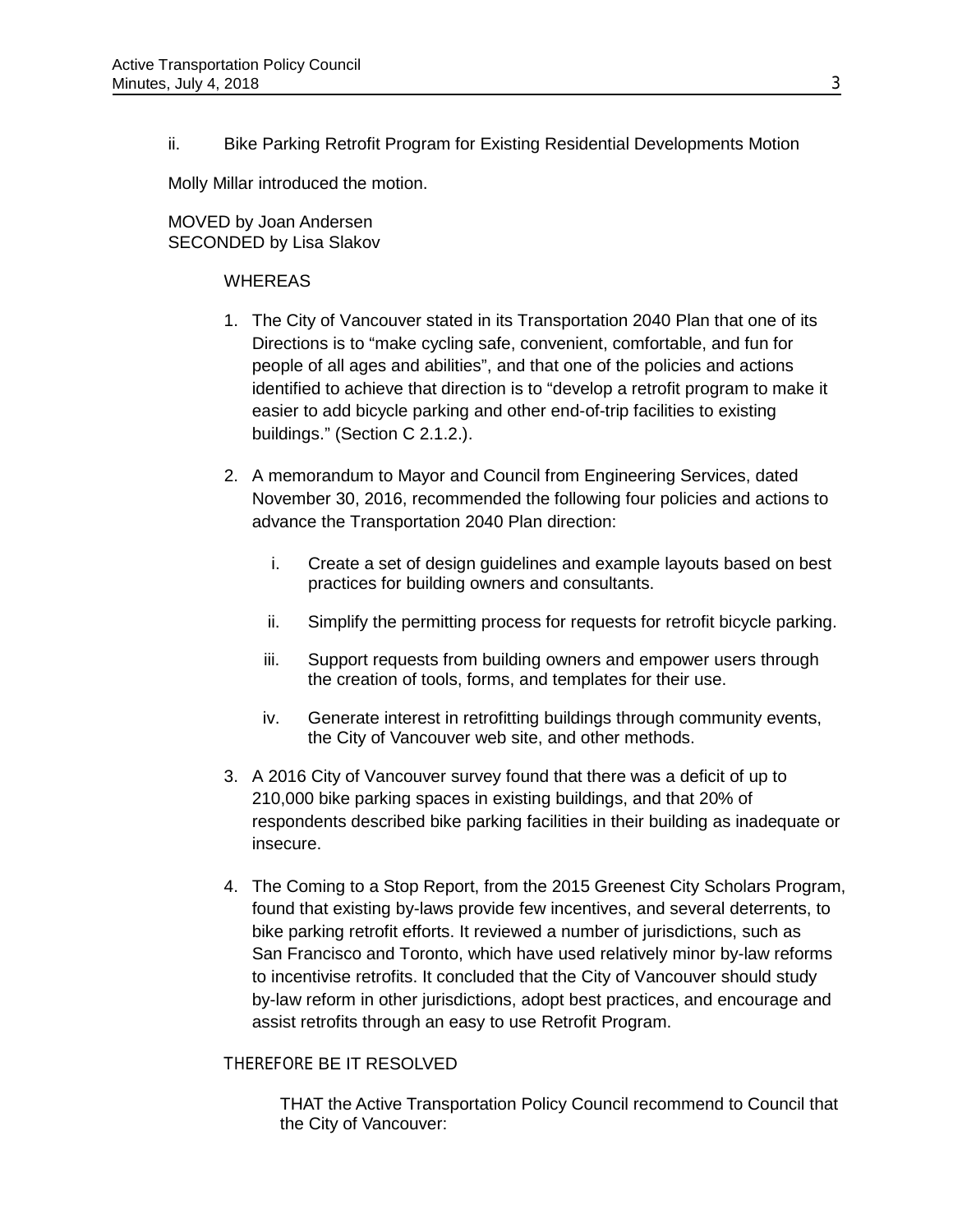- Ensure that policies and actions identified as necessary to advance the creation of bicycle parking facilities in existing residential buildings, as committed to in the Transportation 2040 Plan, are pursued in the anticipation that some, or all, could be implemented in a timely and meaningful way.
- Initiate work in 2018 on an effective retrofit program to make it easier to add bicycle parking and other end-of-trip facilities to existing buildings, utilizing the recommendations from a number of existing studies and reports.

CARRIED UNANIMOUSLY (Tanya Paz absent for the vote)

iii. Parking By-law motion

This item will be considered at a future meeting date.

vi. Other Topics and Next Meeting

None.

- *c) Projects Subcommittee*
	- i. Update

None.

ii. Next Meeting

Ben Bolliger noted that the Subcommittee will focus on temporary decks and plazas at the next meeting.

## **4. Liaison Updates**

Councillor Deal provided an update on active transportation matters and noted that Arbutus Greenway will be discussed at the upcoming Council meeting.

Paul Storer, Staff Liaison, provided an update on numerous active transportation projects currently underway throughout the city.

## **5. New Business**

None.